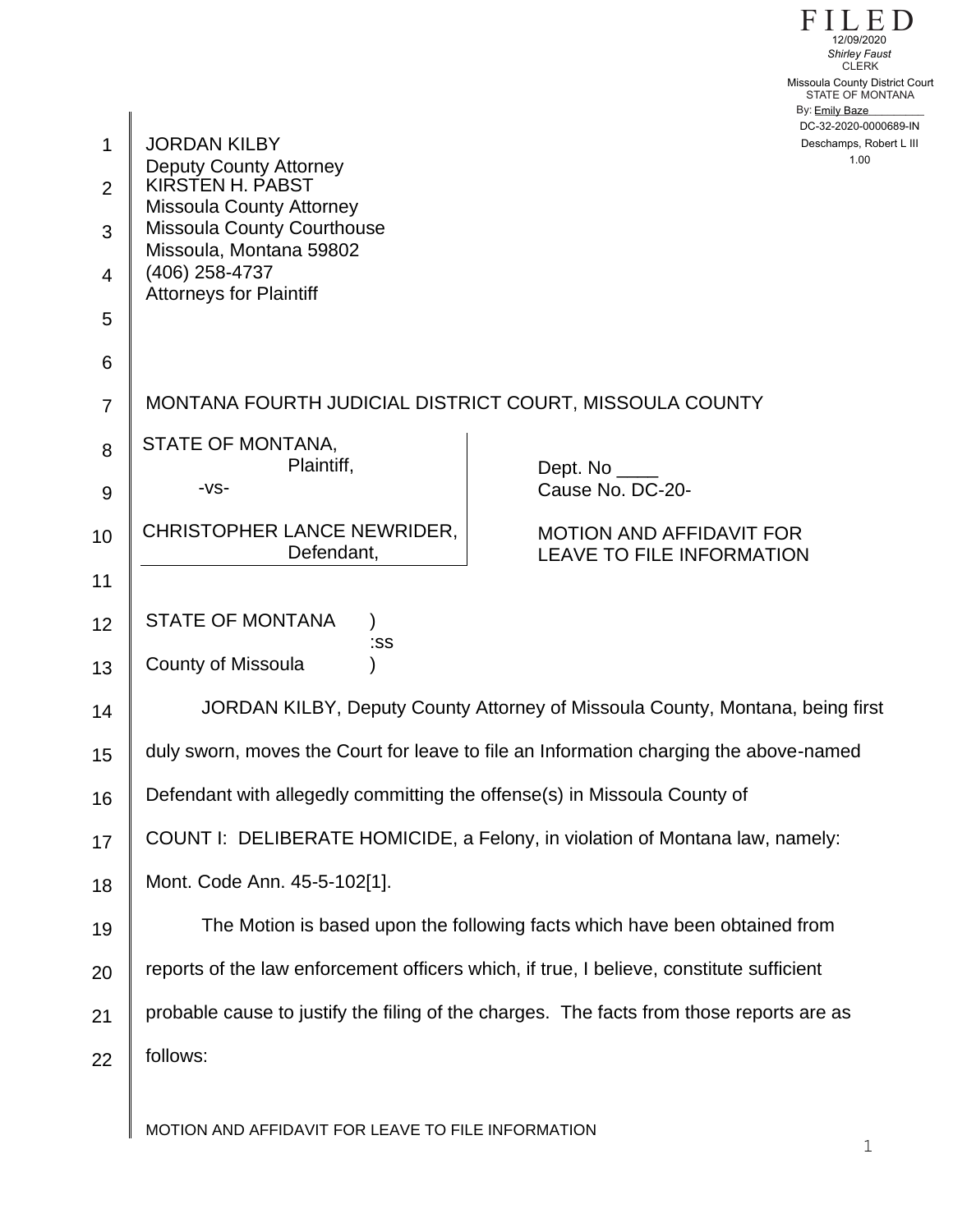1 2 3 4 5 6 7 8 On December 8, 2020, Missoula City Police Officer Griffith responded to the Creekside Apartments in Missoula County for the report of shots fired. When Officer Griffith arrived, he observed Sundance Hernandez laying in the middle of the roadway in the parking lot. Hernandez was on his back and motionless. He was bleeding from the top of his forehead from what appeared to be a gunshot wound. One of the 911 callers was a volunteer firefighter, and he was conducting CPR. A tire thumper was also located at the scene. A firearm has not yet been located. Hernandez was pronounced deceased at the scene.

9 10 11 12 An emotional female, Ty Gardipe, spoke with Officer Griffith at the scene. She stated Christopher Newrider shot Hernandez. She stated Newrider had a gun and he fled south between the apartment buildings. She stated she heard a "pop" and then saw Hernandez on the ground.

13 14 15 16 17 18 19 20 21 Officer Griffith also took a statement from Fred Lawrence. Lawrence reported he knew Newrider and Hernandez from prison. Lawrence stated he purchased three large televisions from Walmart the prior week. He stated Newrider's friend put the televisions in his vehicle. Newrider and his friend did not show up with the televisions where they were supposed to meet with Lawrence. Lawrence called Newrider and Newrider said not to worry about it and that he would keep the televisions at his home until Lawrence had a place to stay. On December 7, 2020, Lawrence called Newrider again. Newrider stated he could not reach his friend who had the televisions. On December 8, 2020, Hernandez called Newrider to tell him they were going to come meet him.

22

Lawrence further reported that he, Gardipe and Hernandez travelled together in

MOTION AND AFFIDAVIT FOR LEAVE TO FILE INFORMATION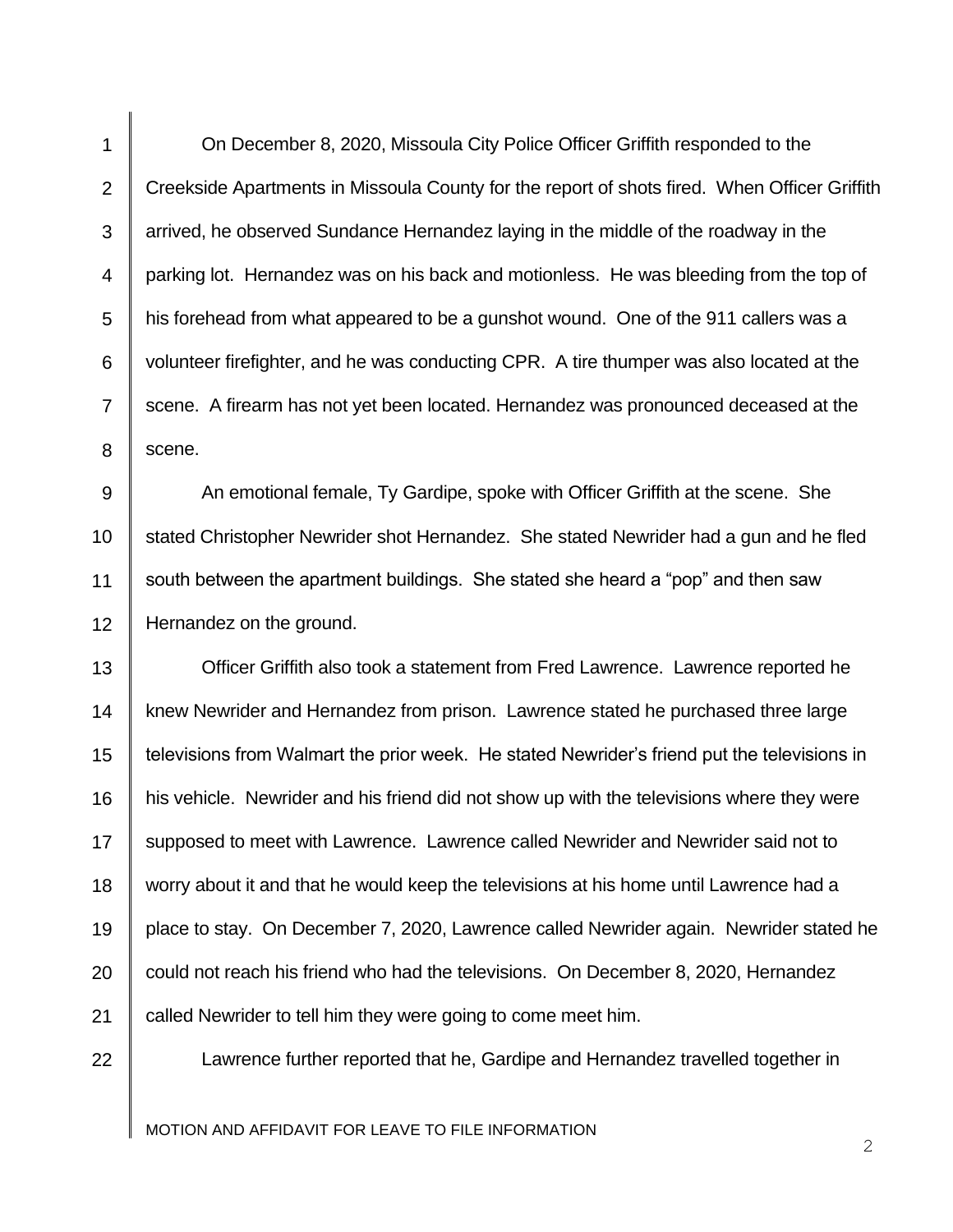1 2 3 4 Lawrence's truck to the Creekside Apartments. Hernandez exited the truck to speak with Newrider. Hernandez asked Newrider where Lawrence's televisions were. Newrider stated he was not going to talk to Hernandez about it with Lawrence there and then Newrider shot Hernandez.

5 6 7 8 9 10 11 Ty Gardipe was interviewed at the Missoula City Police Station. She stated she was aware Newrider and Hernandez knew each other from prison. She stated she overheard Hernandez on his phone talking to Newrider while Hernandez was in the truck. She described the conversation as friendly and stated there were "no problems." She stated Hernandez arranged to meet Newrider at the Creekside Apartments to get some televisions from Newrider's friend Josh. When they arrived at the apartments Newrider was standing outside alone.

12 13 14 15 16 Gardipe stated she was sitting in the front passenger side of the truck and when they arrived Hernandez got out of the back seat of the truck and went to speak with Newrider. She stated she could not specifically hear what was being said but stated that the conversation did not sound argumentative or angry. She stated she heard a "pop" and saw Hernandez standing upright for just a second or two before collapsing to the ground.

17 18 19 20 Gardipe stated she jumped out of the truck and saw Hernandez on the ground. She looked at Newrider and said something like "What the fuck did you do?" She stated she clearly saw Newrider with a black handgun in his hand. Newrider then ran through the breezeway of the apartments and headed toward the river.

21 22 Gardipe stated she has known Newrider for about three months. She stated she has spent time hanging out with Newrider and his wife Jamie.

MOTION AND AFFIDAVIT FOR LEAVE TO FILE INFORMATION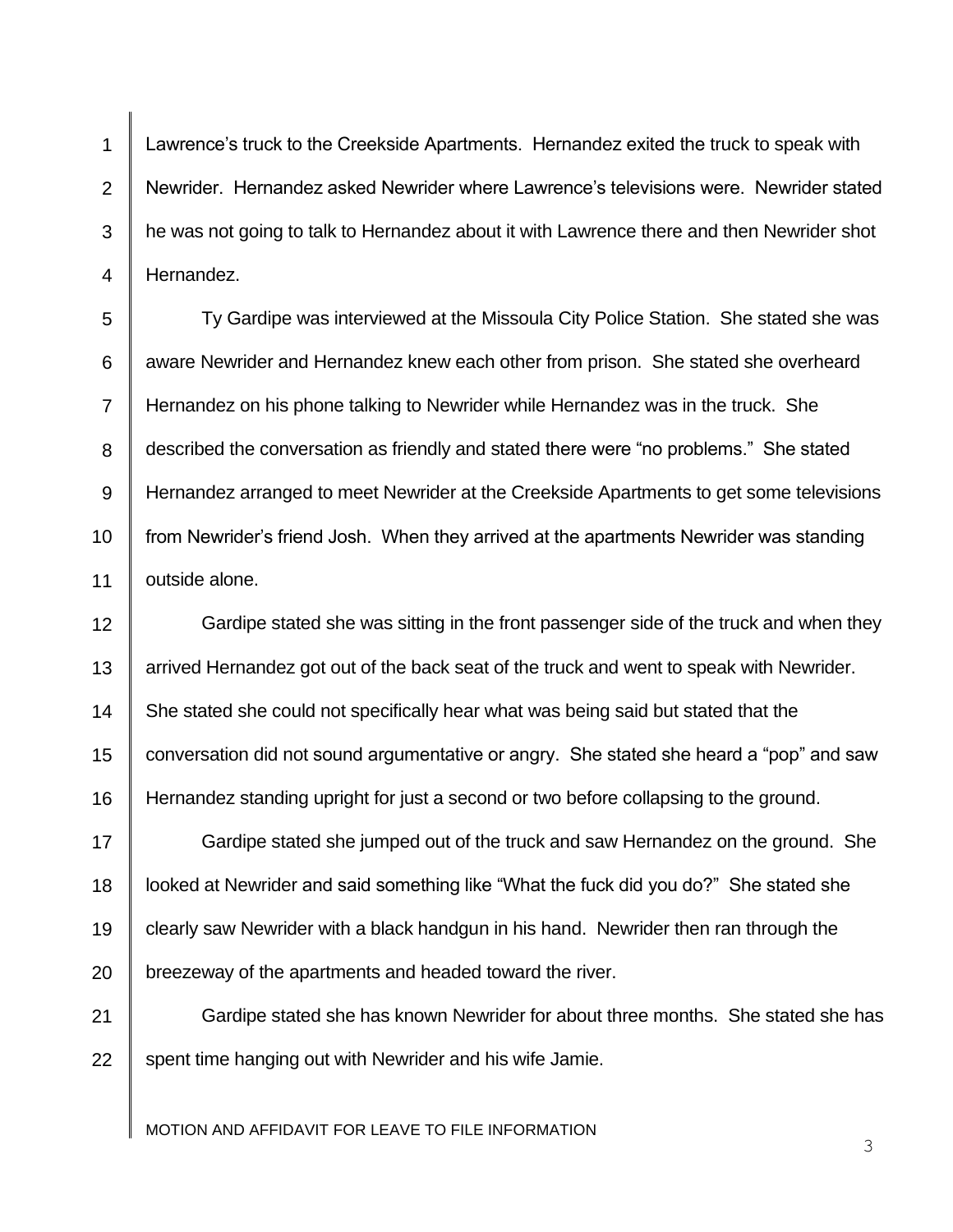Fred Lawrence was interviewed at the Missoula Police Department. Lawrence stated "he shot him for no reason." Detective Mattix stated to Lawrence that he, Detective Mattix, believed Lawrence to be a witness and that they were looking for another individual. Lawrence stated they were looking for Christopher Newrider and that Lawrence met Newrider and Hernandez in prison.

1

2

3

4

5

6 7 8 9 10 11 Lawrence stated he had attempted to purchase a home, but due to issues with the home inspection, he was driving around with a bunch of his belongings in his pickup because he was unable to move them into his house. He stated he purchased three televisions at Walmart a week and a half prior to this incident. He stated Newrider's friend agreed to hold the televisions for him because he did not have any room in the back of his truck. Newrider's friend took possession of two of the televisions.

12 13 14 15 16 Lawrence stated they found out Newrider was staying at Creekside Apartments, so he drove his truck to Creekside. He stated he was sitting in the driver's seat of his truck when he heard a "pop." He stated Gardipe jumped out of the truck and started "freaking out" and saying "Oh my god, oh my god, he shot him, he shot him." Lawrence stated Newrider ran between Building K and the next apartment building.

17 18 19 20 21 22 Lawrence stated Hernandez and Newrider knew each other in prison. He stated Hernandez had a tough reputation, but that there was no bad blood between the two of them. Lawrence stated the two did not have any unsettled debts to Lawrence's knowledge. Officers spoke with Jamie Torres, Newrider's fiancé. She stated she met Hernandez through Newrider a few weeks prior to this incident. She stated Newrider and Hernandez were very friendly with each other.

MOTION AND AFFIDAVIT FOR LEAVE TO FILE INFORMATION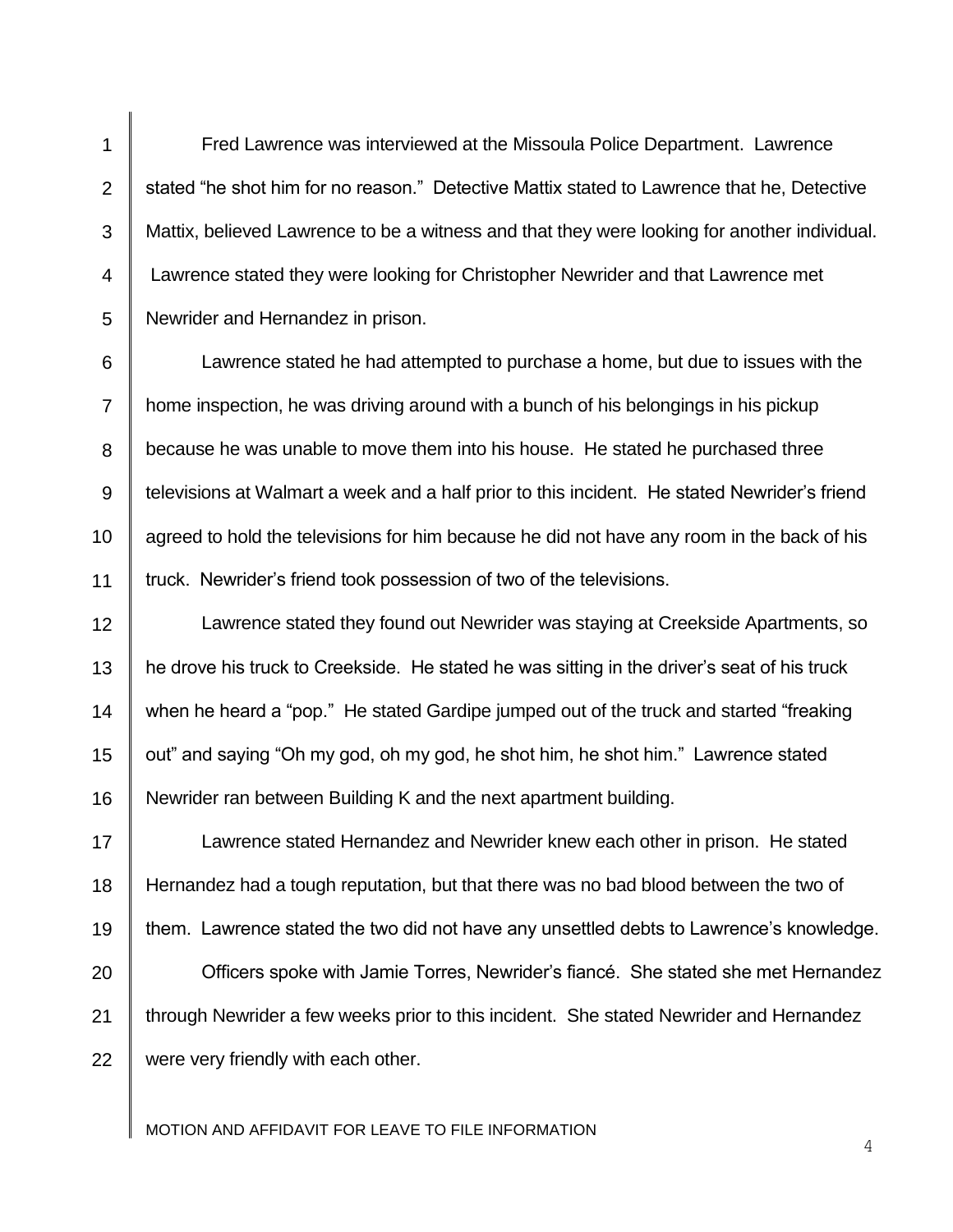Torres stated earlier in the day she was sleeping. She stated Newrider woke her up and said he had to go outside. She stated she assumed it was to go meet with her father, Fred Lawrence. When asked why Newrider would be going out to meet with Hernandez, she stated she did not know, but that she could see why Newrider would be going to meet with Lawrence because he had several televisions that Newrider's friend was holding.

1

2

3

4

5

11

22

6 7 8 9 10 12 When asked directly what she thought of Newrider and Hernandez's relationship, she stated Newrider was not comfortable with Hernandez. She said it was just two people from Deer Lodge. She stated Newrider was in a good mood before he left the house. She stated she went outside when it appeared that Newrider was taking too long and she saw the parking lot full of police vehicles. Torres stated she had not seen Newrider since he left the apartment and does not know where he is located. She also stated he does not own firearms.

13 14 15 16 17 Another witness who was in the apartment with Newrider and Torres before Newrider left, stated Newrider is known to carry a knife, but she did not know if he had any additional weapons. She stated Newrider seemed fine when he left the residence, but also described him as edgier than normal. She stated she knows Newrider has been using drugs and stated that before he left he looked as if he had not slept.

18 19 20 21 At the scene, officers located one 22 caliber shell casing. During the autopsy of Hernandez, the medical examiner located a 22-caliber bullet in Hernandez's skull cavity. The medical examiner stated Hernandez did not have any marks on his hands which would indicate a fight.

Christopher Newrider has absconded from probation and parole. His location is

MOTION AND AFFIDAVIT FOR LEAVE TO FILE INFORMATION